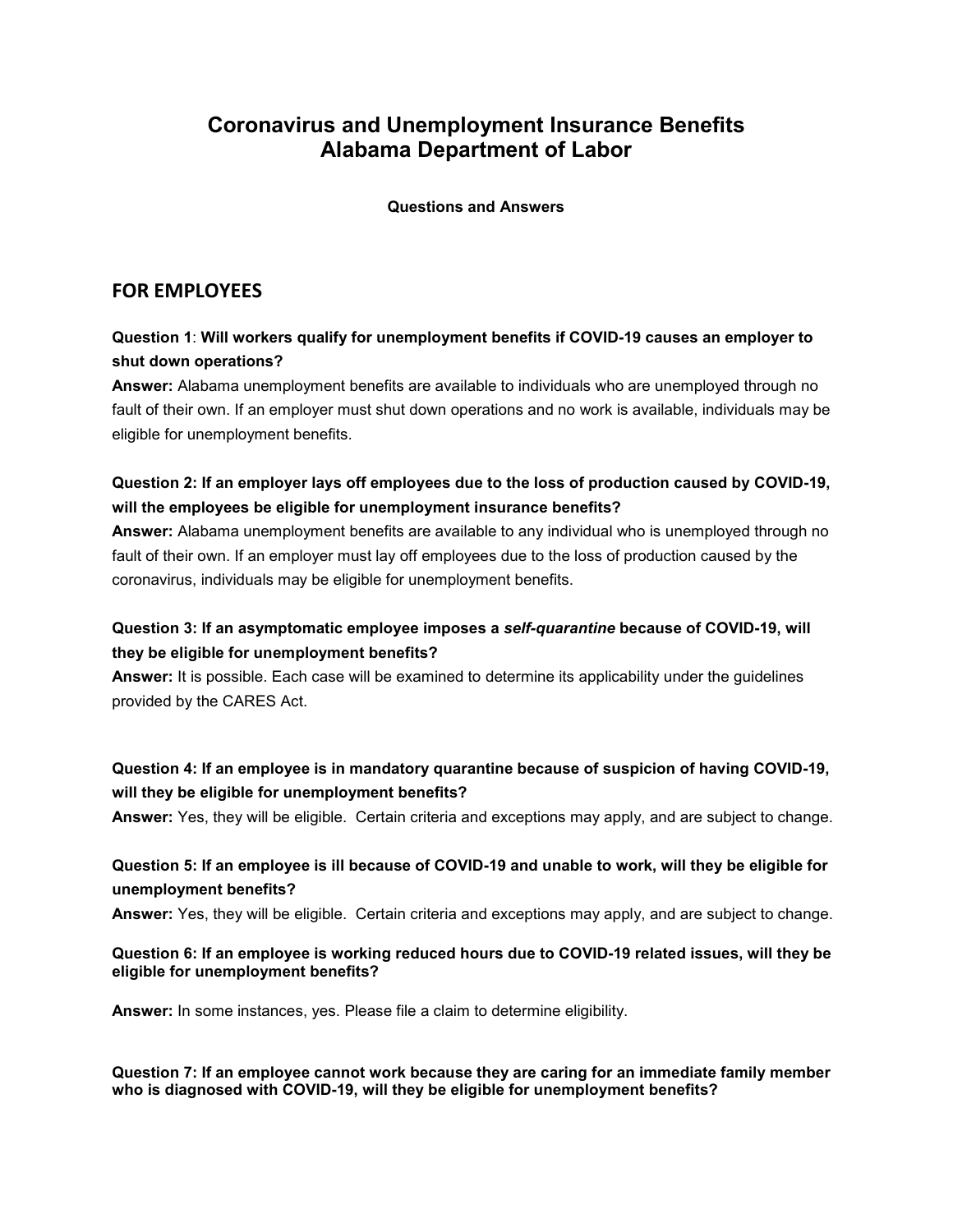**Answer:** Yes, they will be eligible. Certain criteria and exceptions may apply, and are subject to change.

#### **Question 8: Is COVID-19 considered a disaster, and can an employee receive Disaster Unemployment Assistance?**

**Answer:** The president of the United States has declared COVID-19 a national disaster, but at this time there has been no Disaster Unemployment Assistance declaration. **The CARES Act provides for Pandemic Unemployment Assistance (PUA). Please check back for updates regarding this program.**

#### **Question 9: What types of proof may be required to substantiate a COVID-19 claim?**

**Answer:** Proof of a medical diagnosis from a health care professional for the claimant and/or the immediate family member, and/or confirmation of quarantine by the employer or applicable government entity.

#### **Question 10: How long can an employee receive benefits?**

**Answer:** Up to 39 weeks**. Please check back for updates.**

### **Question 11: Can self-employed workers or workers who are employed by churches receive benefits?**

**Answer:** Under the CARES Act, the self-employed, church workers, nonprofit workers, and those who have exhausted benefits may be eligible for unemployment benefits through the Pandemic Unemployment Assistance program and are encouraged to apply.

### **Question 12: How does an employee know if they are approved for unemployment benefits?**

**Answer:** There is no written notification provided for approval. The claimant will receive funds via direct deposit, an existing debit card, or will receive a new debit card. Payment may take up to as many as 21 days, but should generally be received sooner. If a debit card is selected as the method of payment, it has to be mailed, so that could also affect the time it takes to receive payment.

If a claimant is NOT approved, they will receive written notification (Notice of Determination).

#### **Question 13: If a claimant is already receiving unemployment compensation benefits, should a new COVID-19 claim be filed?**

**Answer:** Not at this time. Continue to file weekly certifications. Eligibility under COVID-19 will be determined.

#### **Question 14: If an employer filed a partial claim on an employee's behalf, what should the employee do? Is a PIN number required?**

**Answer:** Follow instructions given by the employer, including calling in to establish the preferred payment method. The employer has the option to temporarily file weekly on the employees' behalf. If the employee continues to remain unemployed for an extended period of time or if the employer is unable to file, the affected employee will be eligible to file on his or her own behalf and will receive instructions for establishing a PIN.

### **Question 15: What should an employee do if they receive a letter requiring a doctor's input and the employee is NOT sick?**

**Answer:** If the employee is eligible due to reasons relating to COVID-19, it is not required to return the form at this time.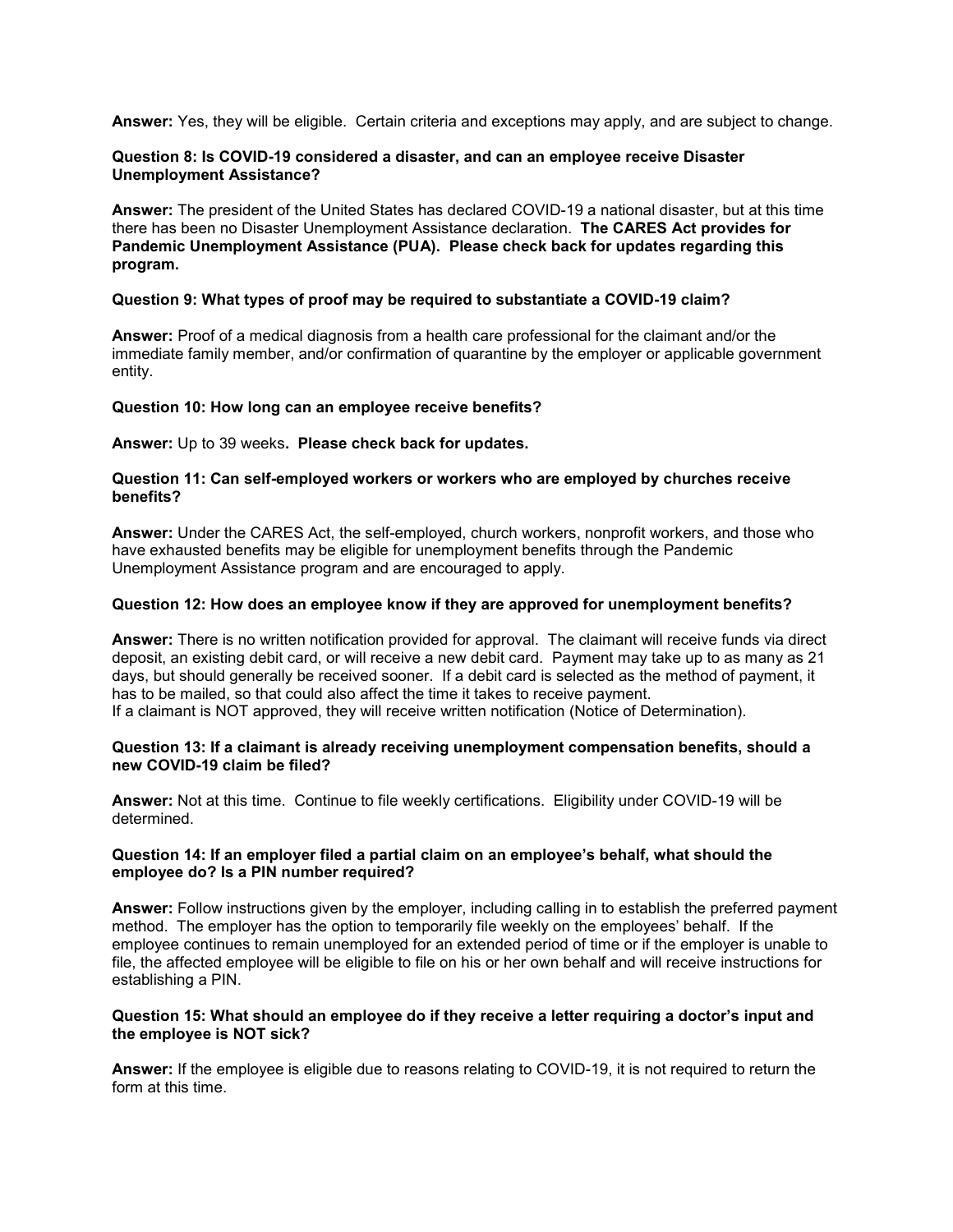#### **Question 16: I filed a claim, but it's not showing up. Where is it?**

**Answer:** Please check back within 24 hours. Claims are uploaded every night.

#### **Question 17: Why is my social security number not being recognized?**

**Answer:** There may be a number of reasons an active claim is not on file. It is possible the actual social security number on file does not match that being entered due to entry error. Contact Inquiry at 1-800- 361-4524 to speak with representative to determine.

#### **Question 18: My claim says not paid? What does this mean?**

**Answer:** The claim is pending or has been determined monetarily ineligible or disqualified. If disqualified, you will be notified in writing. If monetarily ineligible, you may qualify for other federal programs being implemented and would be advised. If it is pending, that simply means it hasn't been physically paid, not that you will NOT be paid. You will receive payment within 21 days (for most cases).

### **Question 19: I have more than one job. I lost one due to COVID-19, can I still draw benefits?**

**Answer:** Only if your earnings are less than your regular unemployment compensation weekly benefit amount.

#### **Question 20: Can I draw benefits if I'm paying back an overpayment?**

**Answer:** Yes, but benefits may be offset to collect the past overpayment.

#### **Question 21: What if I've been convicted of UC fraud?**

**Answer:** If previously ineligible due to fraud then the claimant remains ineligible.

#### **Question 22: How do I reset my PIN?**

**Answer:** Contact Inquiry at 1-800-361-4524 to speak with representative to resolve.

#### **Question 23: How do edit info on my claim?**

**Answer:** Once a claim has been filed it cannot be edited. There are certain personal information changes that can be made such as changing your: address, telephone number, email, request for federal tax withholdings, and/or form of payment for weekly claim (changing from direct deposit payment method to a debit card).

#### **Question 24: What do I do if my employer filed for me?**

**Answer:** Nothing at this time, other than to contact the Payment Method Line (1-800-499-2035), as instructed by your employer, to establish your choice of payment method. If you have difficulties with the Payment Method Line, it may be possible that your employer filed claim is still being processed. For further assistance with employer filed claims, please call 334-956-7481 or email [UCPartials.labor@labor.alabama.gov.](mailto:UCPartials.labor@labor.alabama.gov)

## **FOR EMPLOYERS**

#### **Question 1: If an employee receives unemployment benefits as a result of a coronavirus-related business shutdown, will the employer's unemployment taxes increase?**

**Answer:** Employer charges will be waived to weeks claimed due to COVID-19 related issues until further notice. Employers are urged to file partial claims on their employees' behalf, and / or to waive their right to respond to any Request for Separation information. [MORE INFORMATION](http://www.labor.alabama.gov/COVID/COVID-19%20Employers%20File%20Partial%20Claims.pdf)

#### Q**uestion 2: If an employee receives unemployment benefits as a result of a coronavirus-related business shutdown, can the benefits be charged to the mutual account?**